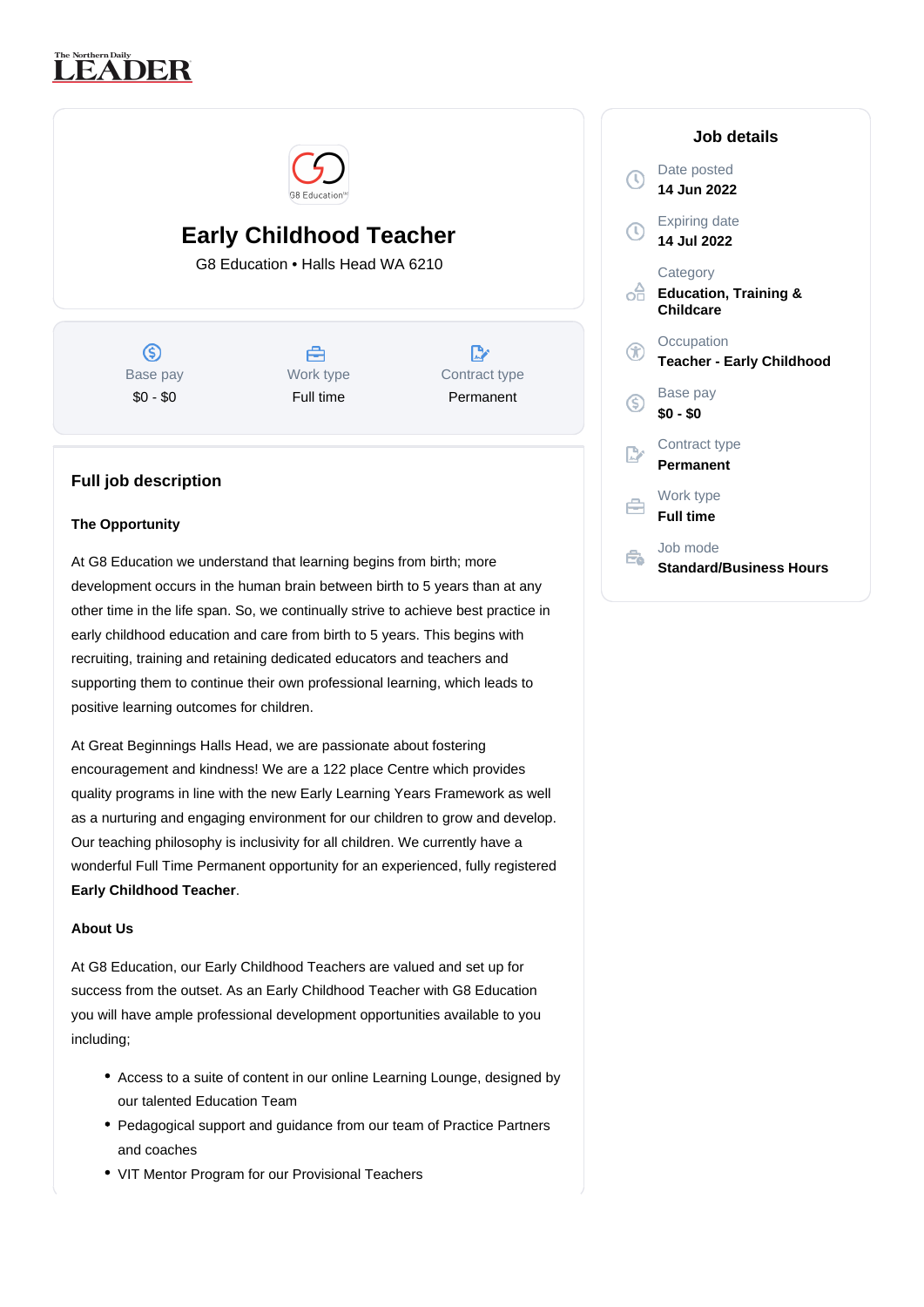For more information and photos, please visit our centre's website: [Great](https://www.greatbeginnings.com.au/find-childcare-near-you/childcare-halls-head?utm_source=google&utm_medium=organic&utm_campaign=gmb)  [Beginnings Halls Head](https://www.greatbeginnings.com.au/find-childcare-near-you/childcare-halls-head?utm_source=google&utm_medium=organic&utm_campaign=gmb) 

#### About You

- You will be able to demonstrate an Early Childhood philosophy, supported by an age-responsive approach to teaching and learning,
- You will also share in our commitment to inspiring the children in our care to reach their full potential.

Successful Applicants must hold

- An ACECQA approved Bachelor or Masters of Education (Early Childhood)
- Current Working with Children Check
- Teacher's Registration or eligible to apply

#### The Benefits

With more than 450 early learning centres nationwide, G8 Education has the resources to reward your dedication with generous benefits and opportunities to grow:

- Access a 50% discount on early education and childcare fees at any G8 Education Centre, and a 25% discount for your family members
- Attractive wages well above award
- A place to grow succession planning encouraged with opportunities for careers across the nation!
- A dedicated Early Learning & Education Leadership Team to support you to contribute to the lives of children in their important early years
- Great work life balance with flexible hours available (i.e., 9am-3pm if applicable)
- Access to G8's Online Learning Lounge with more than 70 hours of professional development
- Exclusive access to G8 Education's benefits platform, with discounts to 350+ retailers
- Counselling for team members and their families through Employee Assistance Program (EAP)

As part of the Team, you will feel appreciated, valued and enjoy a truly supportive and fun work environment.

How to APPLY

Please click through to the application form.

If you are interested or would like to find out more, apply now or contact the team at [recruitmentsupport@g8education.edu.au](mailto:recruitmentsupport@g8education.edu.au)

For a comprehensive list of all our locations and vacancies please visit our website [HERE](https://jobs.g8education.edu.au/en/listing/)